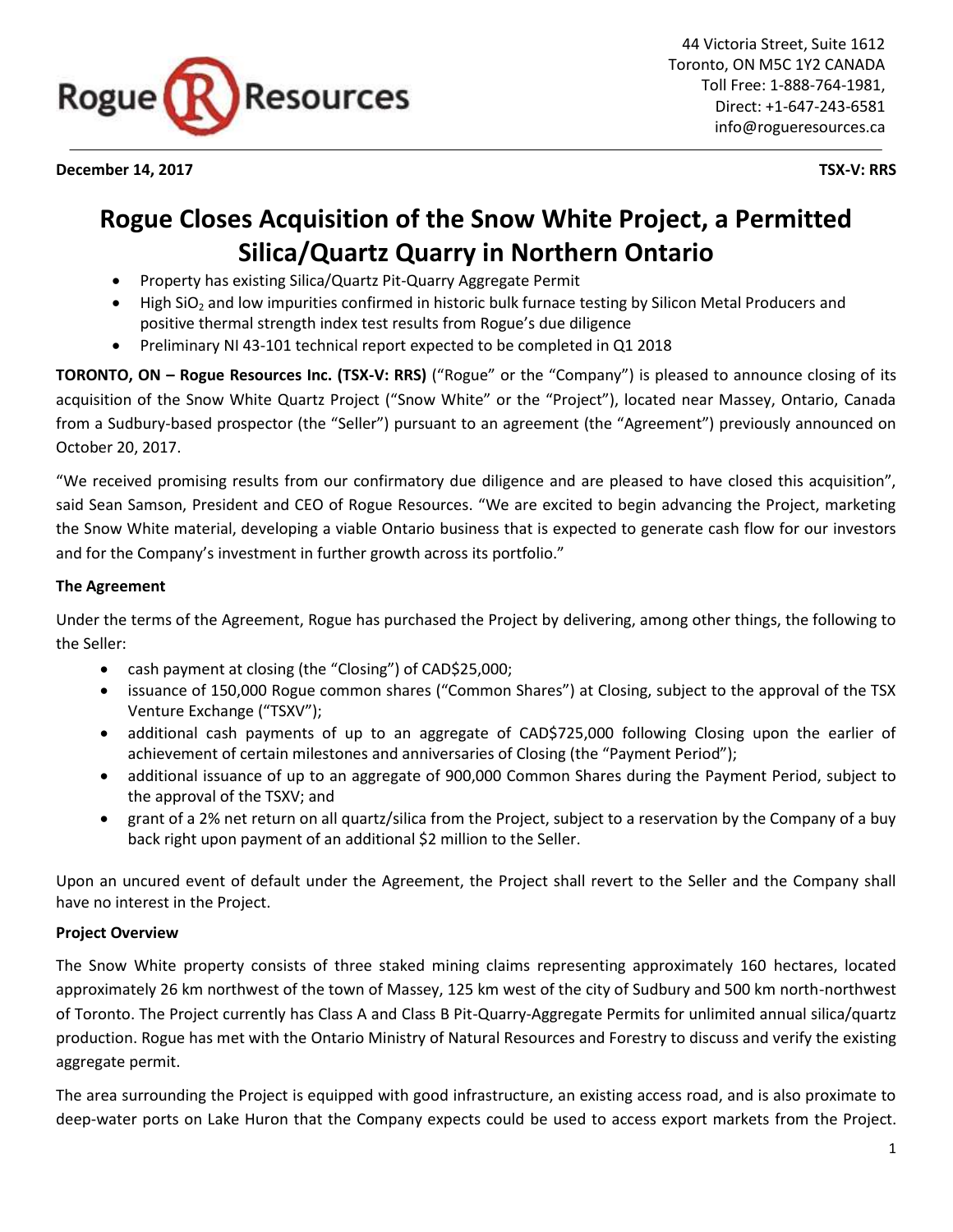Rogue has been in contact with local contractors, as well as the port's owners, for preliminary operations and logistics contracting discussions.

The work completed on Snow White at this stage is preliminary in nature and the limited drill data and metallurgical *analysis are too speculative geologically to have economic considerations applied to them that would enable them to be categorized even as mineral resources. There is no certainty that this Project will be put into production.*

Rogue plans to complete a preliminary National Instrument 43-101 - *Standards of Disclosure for Mineral Projects* ("NI 43- 101") technical report on Snow White and file to SEDAR in January 2018.

Similar to the past two years, the Company is also developing a detailed plan for 2018, outlining the major events anticipated for the year.

An investor conference call will be held in January to discuss Snow White and the 2018 Plan in further detail.

## **About Rogue Resources Inc.**

Rogue is a mining company focused on generating positive cash flow. Not tied to any metal, it looks at rock value and good grade deposits that can withstand all stages of the metal price cycle. The Company remains focused on advancing its silica/quartz business with the Silicon Ridge Project in Quebec and the Snow White Project in Ontario, exploring its other assets, including the gold potential at Radio Hill, and identifying additional projects or mines that meet its criteria.

For more information visit www.rogueresources.ca.

## **Qualified Person**

The Company's Projects are under the direct technical supervision of Paul Davis, P.Geo., and Vice-President of the Company. Paul is a Qualified Person ("QP") as defined by NI 43-101.

For additional information regarding this news release please contact**:**

Sean Samson info@rogueresources.ca

# *Neither the TSX Venture Exchange nor its Regulation Services Provider (as that term is defined in the policies of the TSX Venture Exchange) accepts responsibility for the adequacy or accuracy of this news release.*

#### *Cautionary Note Regarding Forward-Looking Statements:*

*This news release contains certain statements or disclosures relating to the Company that are based on the expectations of its management as well as assumptions made by and information currently available to the Company which may constitute forward-looking statements or information ("forward-looking statements") under applicable securities laws. All such statements and disclosures, other than those of historical fact, which address activities, events, outcomes, results or developments that the Company anticipates or expects may, or will occur in the future (in whole or in part) should be considered forward-looking statements. In some cases, forward-looking statements can be identified by the use of the words "will", "expect", "anticipate", "plan" and similar expressions.*

*In particular, but without limiting the foregoing, this news release contains forward-looking statements pertaining to the following: preliminary NI 43-101 technical report; the ability of the Project to generate cash flow for investors and the Company; the infrastructure and logistical features of the area surrounding the Project; and the timing of an investor conference call.*

*The forward-looking statements contained in this news release reflect several material factors and expectations and assumptions of the Company including, without limitation: business strategies and the environment in which the Company will operate in the future; commodity prices; exploration and development costs; mining operations and*